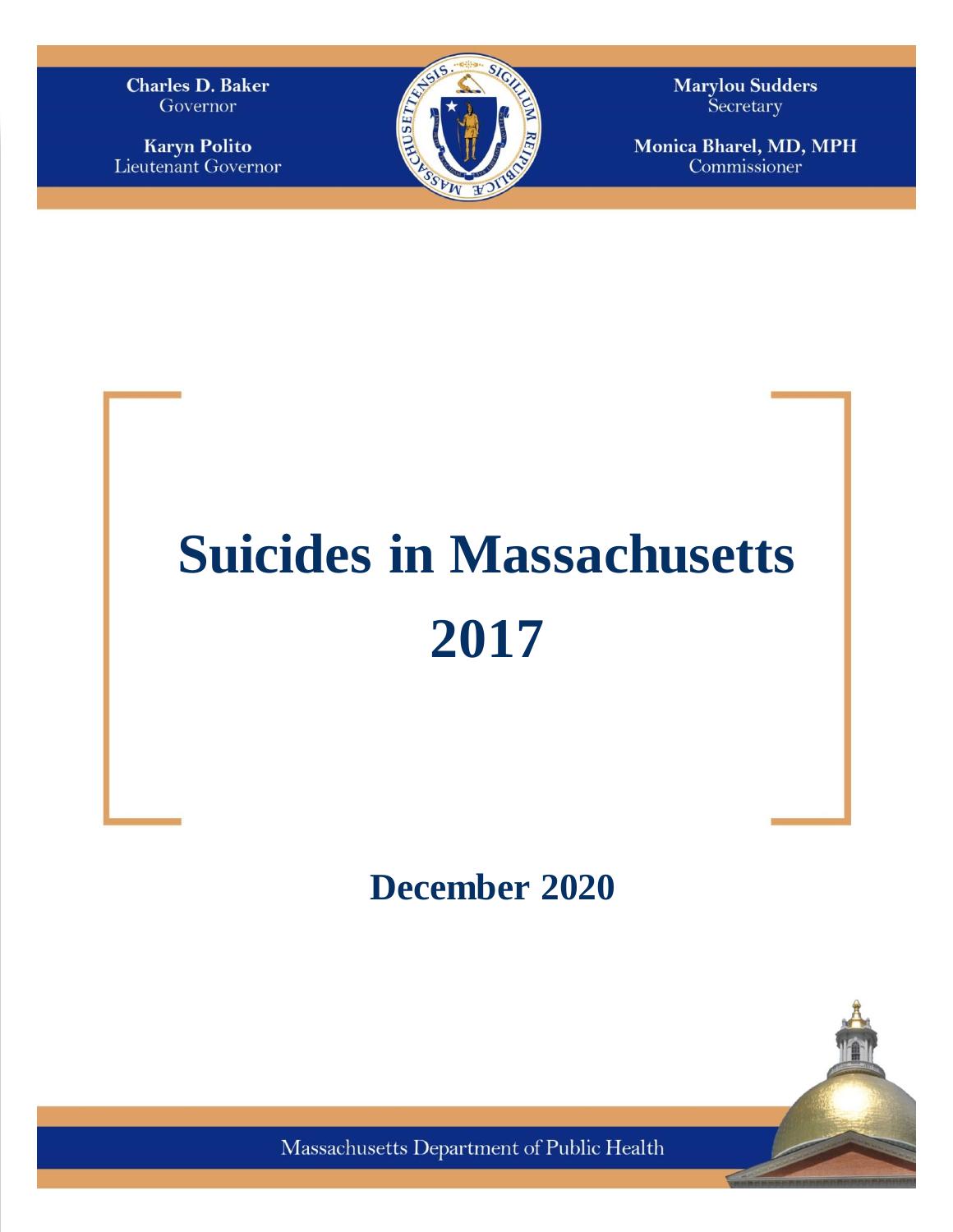## **Legislative Mandate**

The following report is hereby issued pursuant to Section 232 of Chapter 111 of the Massachusetts General Laws as follows:

*The department, in consultation with the executive office of public safety and security shall, subject to appropriation, collect, record and analyze data on all suicides in the Commonwealth. Data collected for each incident shall include, to the extent possible and with respect to all applicable privacy protection laws, the following: (i) the means of the suicide; (ii) the source of the means of the suicide; (iii) the length of time between purchase of the means and the death of the decedent; (iv) the relationship of the owner of the means to the decedent; (v) whether the means was legally obtained and owned pursuant to the laws of the commonwealth; (vi) a record of past suicide attempts by the decedent; and (vii) a record of past mental health treatment of the decedent.* 

*The department shall annually submit a report, which shall include aggregate data collected for the preceding calendar year and the department's analysis, with the clerks of the House of Representatives and the Senate and the Executive Office of Public Safety and Security not later than December 31. Names, addresses or other identifying factors shall not be included.* 

*The commissioner shall work in conjunction with the offices and agencies in custody of the data listed in this section to facilitate collection of the data and to ensure that data sharing mechanisms are in compliance with all applicable laws relating to privacy protection. Data collected and held by the department to complete the report pursuant to this section shall not be subject to section 10 of chapter 66 and clause Twenty-sixth of section 7 of chapter.*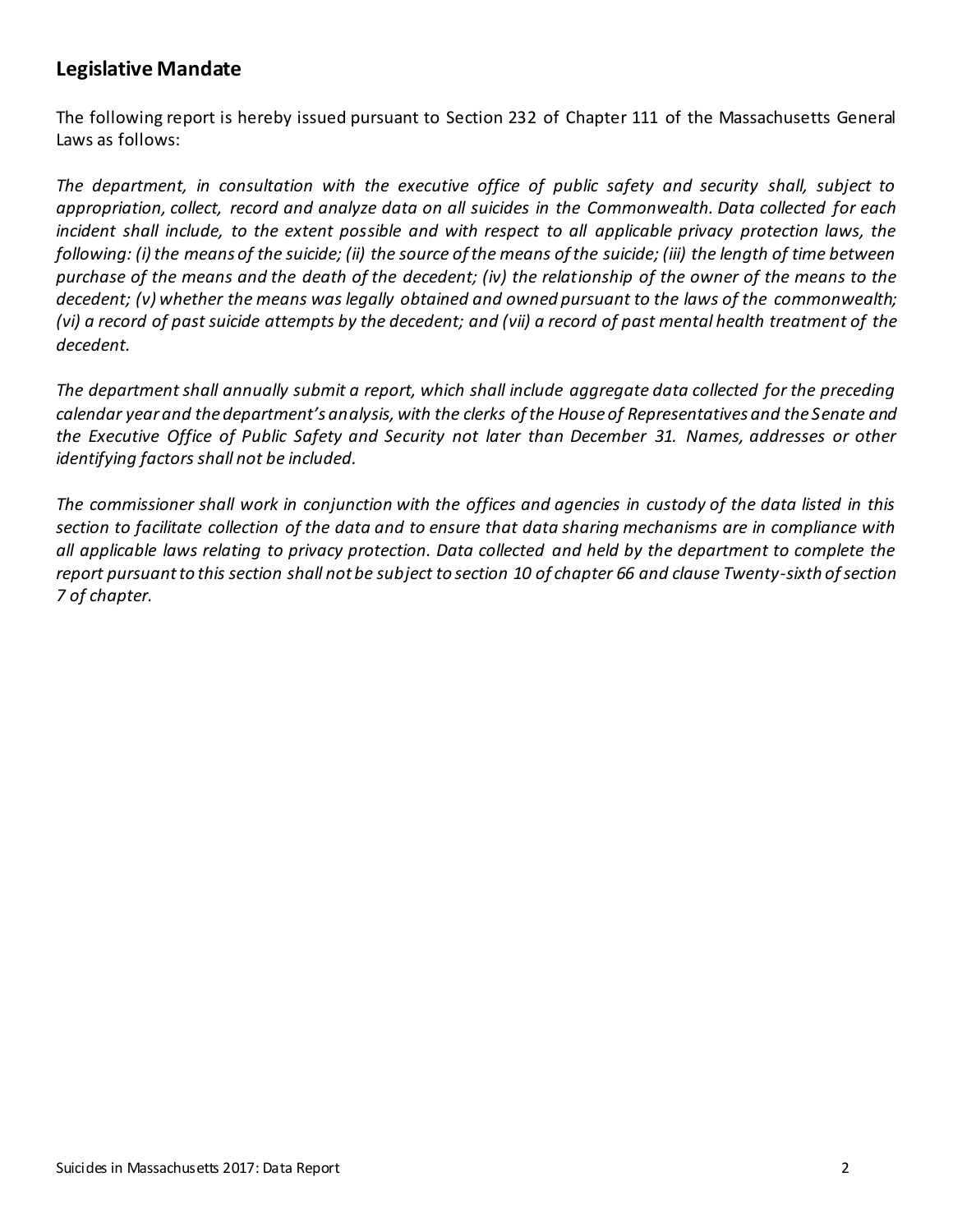# **Executive Summary**

l

Section 232 of Chapter 111 of the Massachusetts General Laws tasks the Massachusetts Department of Public Health (DPH) with collecting, recording, and analyzing data on all suicides in the Commonwealth and submitting an annual report.

DPH analyzed data collected on suicides for 2017 and found the following:

- In 2017, 688 suicides occurred in Massachusetts. This number was greater than the number of deaths due to motor vehicles (n=347) and homicides (n=174) combined.
- In 2017, the rate of suicide in Massachusetts was 10.0/100,000 persons. This rate has increased an average of 2.5% per year since 2007. There were approximately 34% more suicides in 2017 than in 2007.
- The majority of suicide victims were male (n=535, 77.8%). However, rates for both males and females have increased since 2007. From 2007 to 2017, the rate of suicides increased 24.8% for males and 26.5% for females.
- Suicidesthat occurred in 2017 were most commonly seen among individuals 45-64 years of age (n=258, 37.5%).
- The most prevalent means of suicide for males were hanging/suffocation (50.3%) and firearm (27.3%), which combined accounted for 77.6% of male suicides.
- The most prevalent means of suicide for females were hanging/suffocation (51.6%) and poisoning/overdose (28.8%), which combined accounted for 80.4% of female suicides.
- In 2017, firearms accounted for 23.3% of suicides (n=160). Males accounted for 91.3% of firearm suicides (n=146). Handguns were the most common type of firearm used in suicides (n=120, 75%).
- In 2017, poisonings/overdoses accounted for 15.7% of suicides (n=108). Antidepressants (n=55, 50.9%) and opiates ( $n=35$ , 32.4%) were the most common classes of drugs used.<sup>1</sup>
- In 2017, 26.1% of female suicide victims (n=40) and 12.5% of male suicide victims (n=67) were known to have a prior suicide attempt.
- In 2017, 68.0% of female suicide victims (n=104) and 39.3% of male suicide victims (n=210) were known to have a history of treatment for a mental health or substance abuse problem.

Suicides in Massachusetts 2017: Data Report 3 <sup>1</sup> Please note that more than one substance may be associated with a single suicide. Because these substances are not mutually exclusive, the total count will add up to more than the 108 victims who died from poisoning or overdose.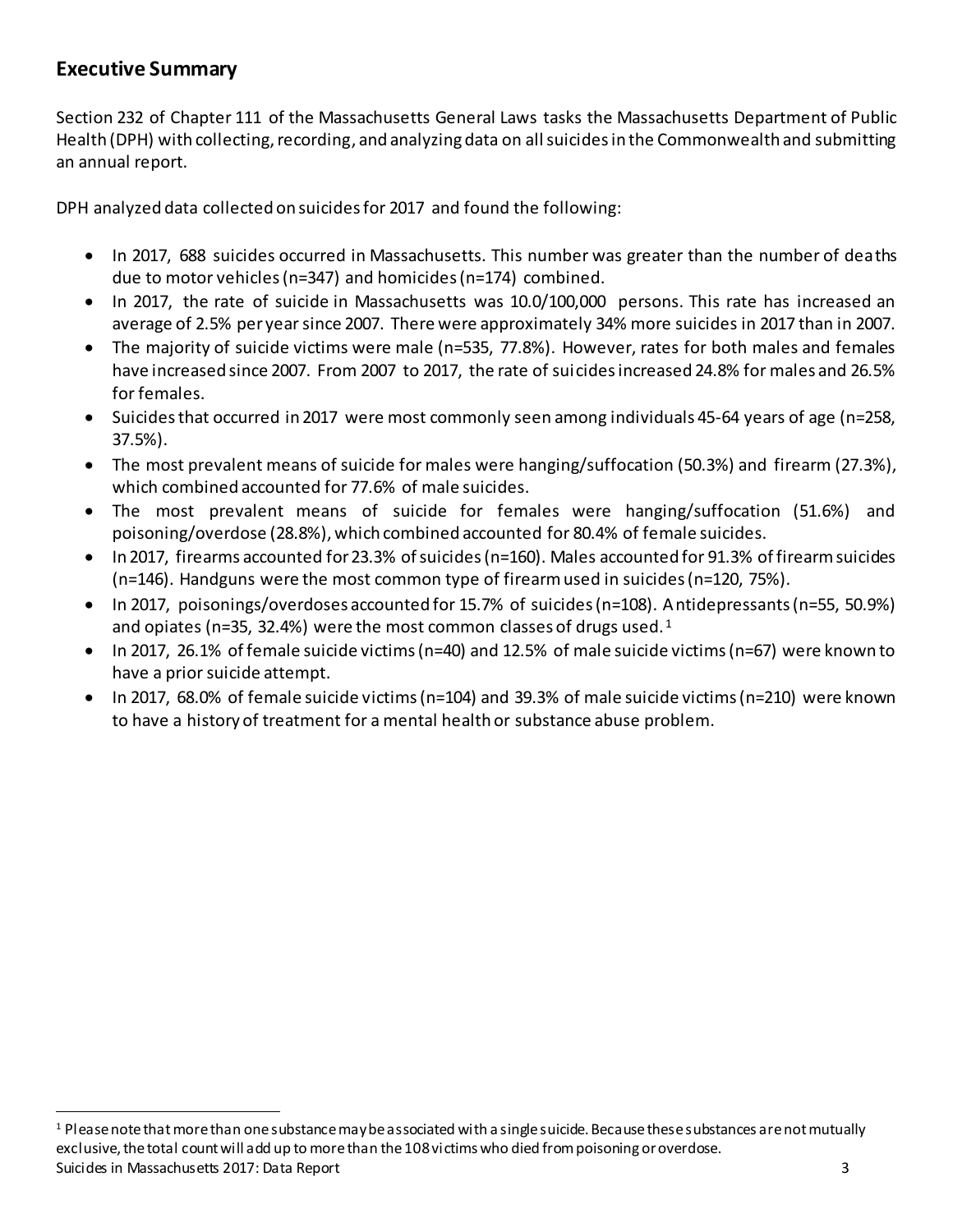# **Introduction**

In 2014, the Legislature passed Chapter 284 of the Acts of 2014: An Act to reduce gun violence. This law included a requirement for the Massachusetts Department of Public Health (DPH) to collect, record, and analyze data on all suicides in the Commonwealth.

The Massachusetts Violent Death Reporting System (MAVDRS) began collecting data on all homicides, suicides, deaths of undetermined intent, unintentional firearm deaths, and legal intervention deaths that occurred in the Commonwealth starting in 2003. MAVDRS is a part of the National Violent Death Reporting System (NVDRS) and is funded by the Centers for Disease Control and Prevention (CDC). The software, variables, and coding guidance are standardized by CDC across all funded states. The data contained in this report is for 2017, the latest year available. Due to the extensive information collected, CDC allows eighteen months after the end of the data year for data completion.

Since the passage of Chapter 284 of the Acts of 2014, MAVDRS has worked towards obtaining better data on all of the information specified in the legislation. MAVDRS has been working with current data partners, which include the Registry of Vital Records and Statistics (RVRS), the Office of the Chief Medical Examiner (OCME), the Massachusetts State Police (MSP), and the Boston Police Department (BPD), as well as new partners within the Executive Office of Public Safety and Security (EOPSS) like the Department of Criminal Justice Information Services (DCJIS), to work on obtaining additional data elements as well as improving upon the quality of data currently collected. MAVDRS received data for 2017 firearm suicides from DCJIS that has been used to improve the reporting on information related to firearm suicides.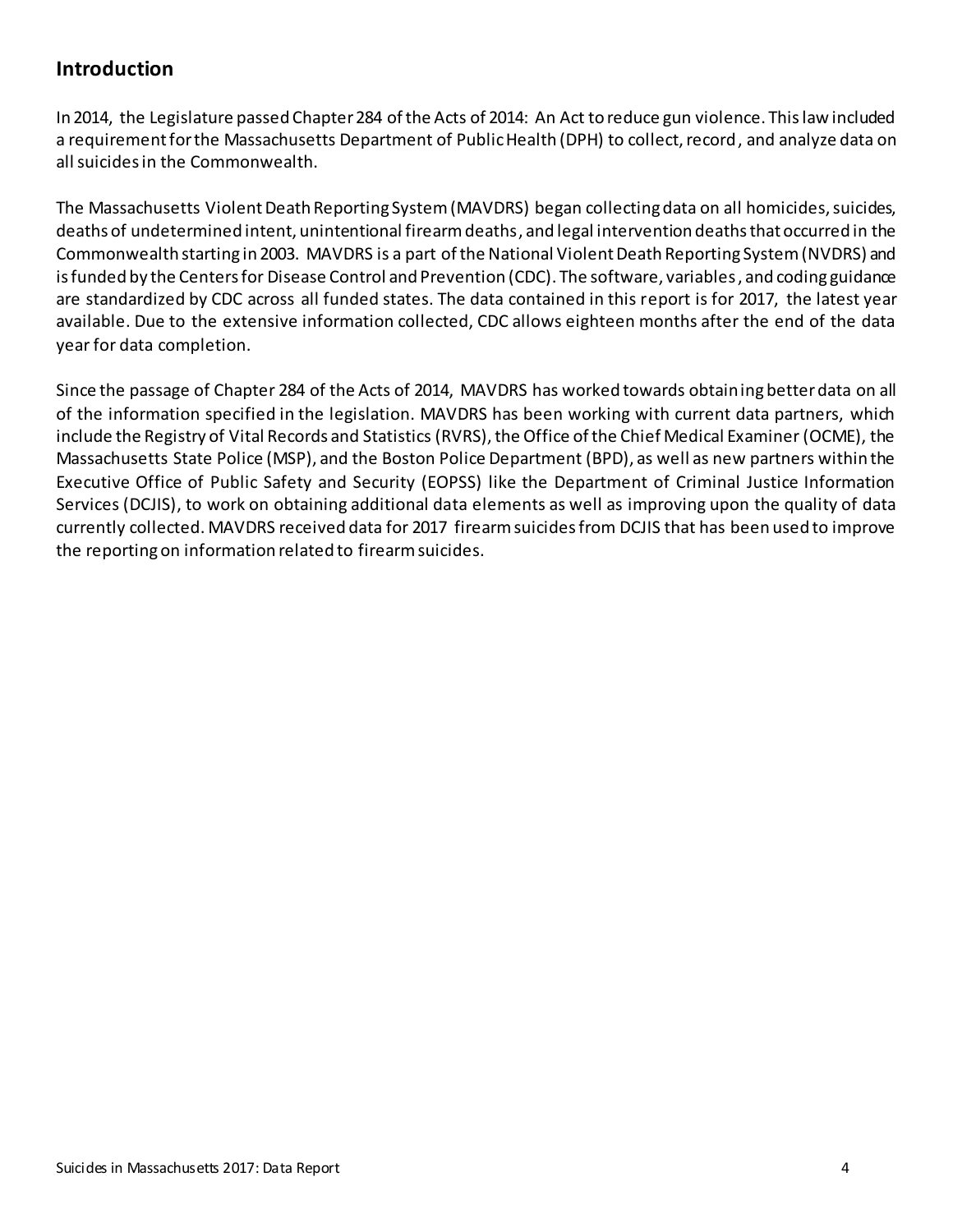## **Suicide Data 2017**

l

From January 1, 2017 to December 31, 2017, there were 688 suicides (10.0/100,000 persons) that occurred in the Commonwealth of Massachusetts. Of the 688 suicide deaths, 535 of the victims were male (16.1/100,000 persons, 77.8%) and 153 of the victims were female (4.3/100,000 persons, 22.2%).



**Figure 1. Suicides, Homicides, and Motor Vehicle Deaths, MA 2007-2017**

Sources: Massachusetts Violent Death Reporting System, Massachusetts Department of Public Health; Fatality Analysis Reporting System (FARS, data accessed 01/06/2020), National Highway Traffic Safety Administration

- The number of suicide deaths was 2.0 times higher than the number of motor vehicle traffic-related deaths (n=347) and 4.0 times higher than the number of homicides (n=174) in 2017.
- Massachusetts had a lower age-adjusted rate of suicide (9.5/100,000 persons) in 2017 compared to the rest of the U.S. The age-adjusted rate of suicide for the U.S. in 2017 was 14.0/100,000 persons.<sup>2</sup>
- <span id="page-4-0"></span>• Since 2007, age-adjusted suicide rates increased an average of 1.8% per year. There were approximately 34% more suicides in 2017 than in 2007. This increase mirrors an increase in the U.S. age-adjusted suicide rate, which increased an average of [2](#page-4-0).0% per year since 2007.<sup>2</sup>

Suicides in Massachusetts 2017: Data Report 5 <sup>2</sup> Source: Centers for Disease Control and Prevention (CDC), WISQARS –Fatal Injuries Report, 1999-2017, for National, Region, and States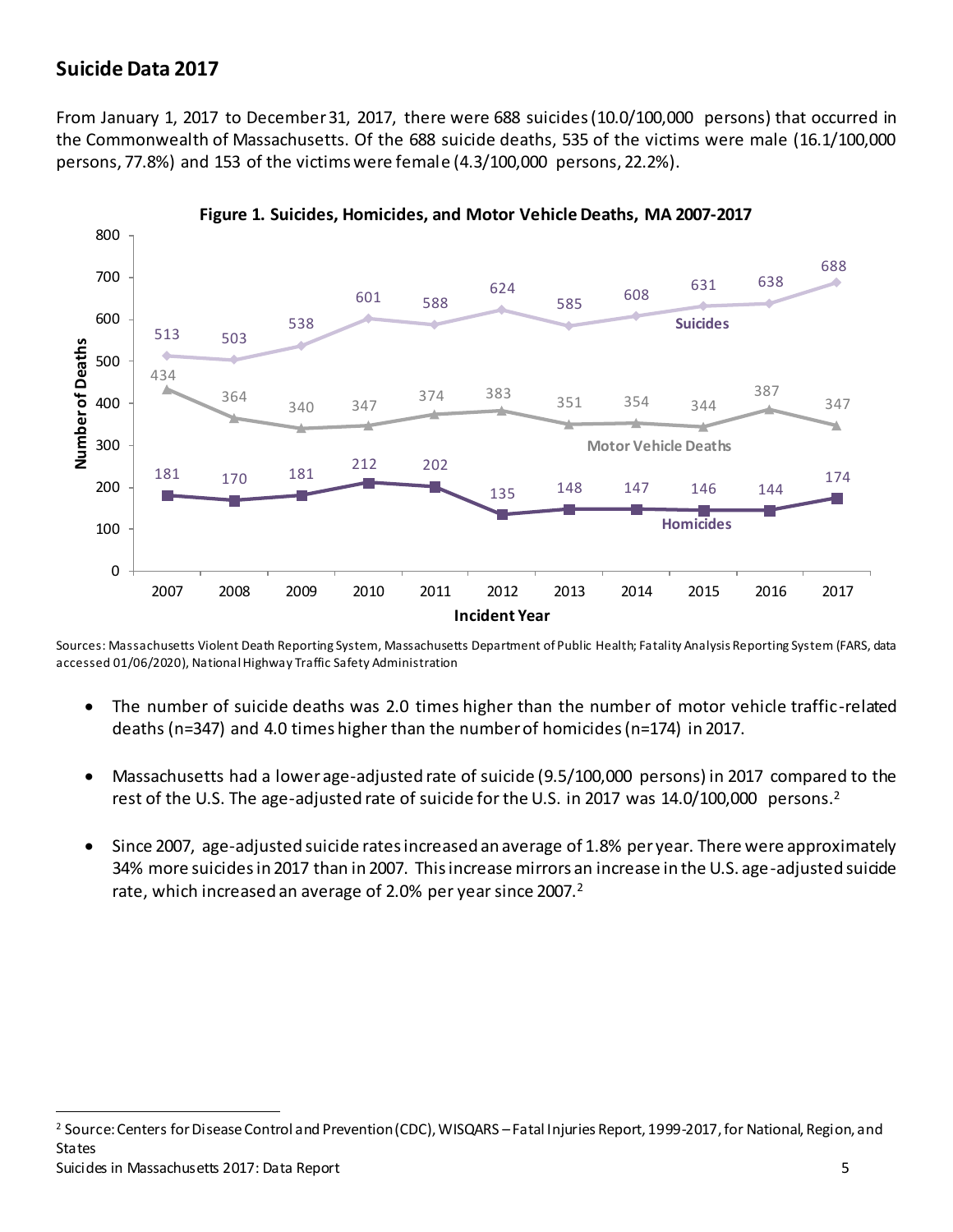



Source: Massachusetts Violent Death Reporting System, Massachusetts Department of Public Health



Source: Massachusetts Violent Death Reporting System, Massachusetts Department of Public Health

- While the majority of deaths by suicide occurred in males, there have been overall increases in the rates of suicides among both males and females.
- When comparing suicide rates for 2007 and 2017, the net change in suicide rates among males increased by 24.8% (from 12.9 to 16.1 per 100,000 persons); among females, suicide rates increased by 26.5% (from 3.4 to 4.3 per 100,000 persons.)
- Although suicide rates for both males and females have fluctuated from year to year, the modeled annual percent change (APC) in suicide rates between 2007 and 2017 was higher for females(3.2% per year) as opposed to males (1.6% per year). Even though the APC for females was higher for the overall time period of 2007 to 2017, the rate for females was stable from 2012 to 2017.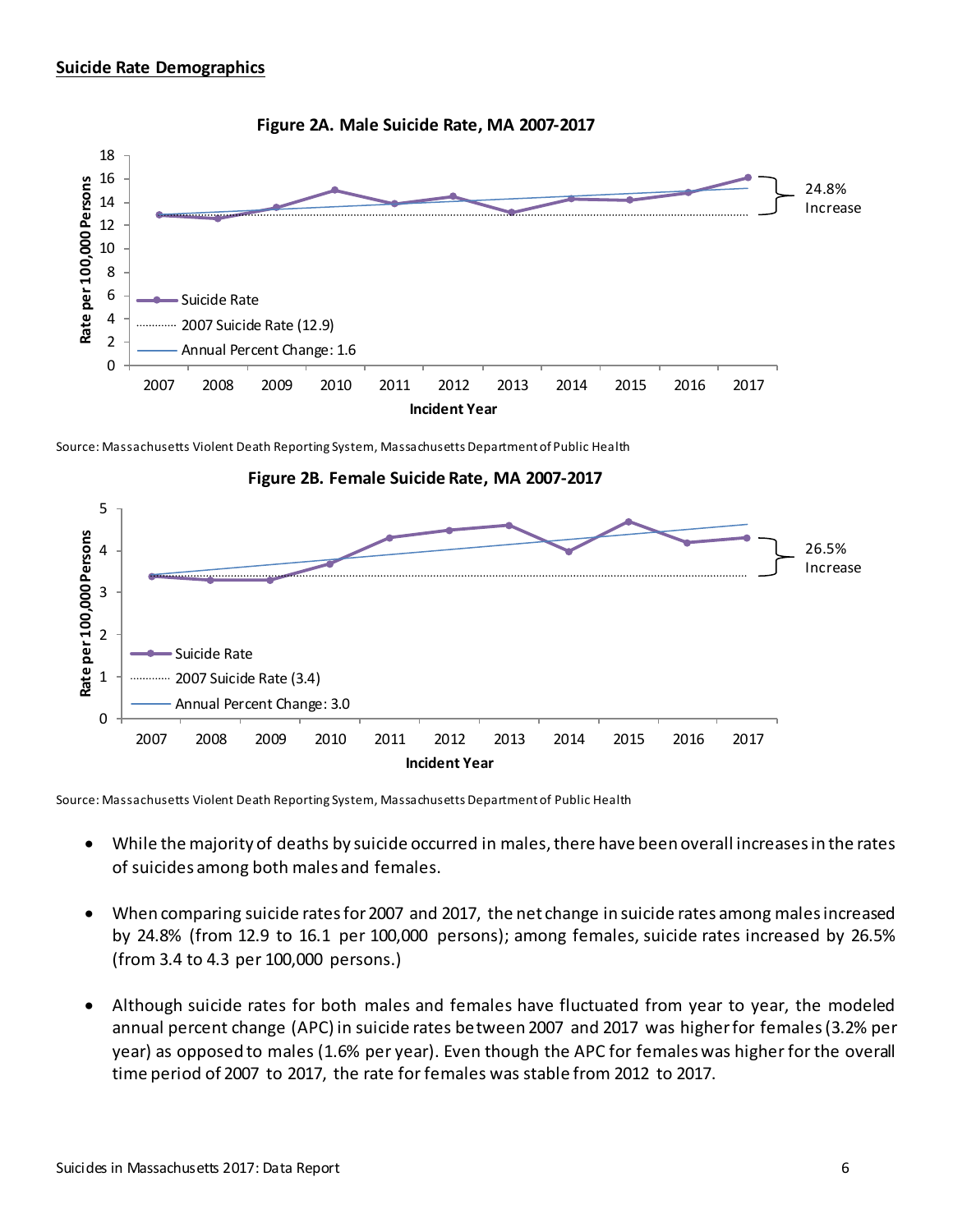

Source: Massachusetts Violent Death Reporting System, Massachusetts Department of Public Health

- 37.5% of suicides that occurred in 2017 were among individuals aged 45-64 years (n=258). Between 2007 and 2017, the rate of suicides in this group increased an average of 6.0% per year.
- The age group with the highest rate of suicide for males was individuals aged 45-54 years (23.2/100,000 persons, n=106). Although the calculated rate of suicide for males aged 85 and over is higher (35.8/100,000 persons, n=19), rates are not considered stable for counts less than 20.
- The age group with the highest rate of suicide for females was individuals aged 35-44 years (7.6/100,000 persons, n=32).



Source: Massachusetts Violent Death Reporting System, Massachusetts Department of Public Health

- For 2013-2017, the average annual age-adjusted suicide rate was highest among White, non-Hispanic males (15.6/100,000 persons, n=2,054).
- Similarly, White, non-Hispanic females had a higher average annual age-adjusted rate of suicide (4.8/100,000 persons, n=665) compared to other race/ethnicity groups.

Suicides in Massachusetts 2017: Data Report 7 <sup>3</sup> Rates are not counted for numbers less than six and are considered unstable for counts less than 20.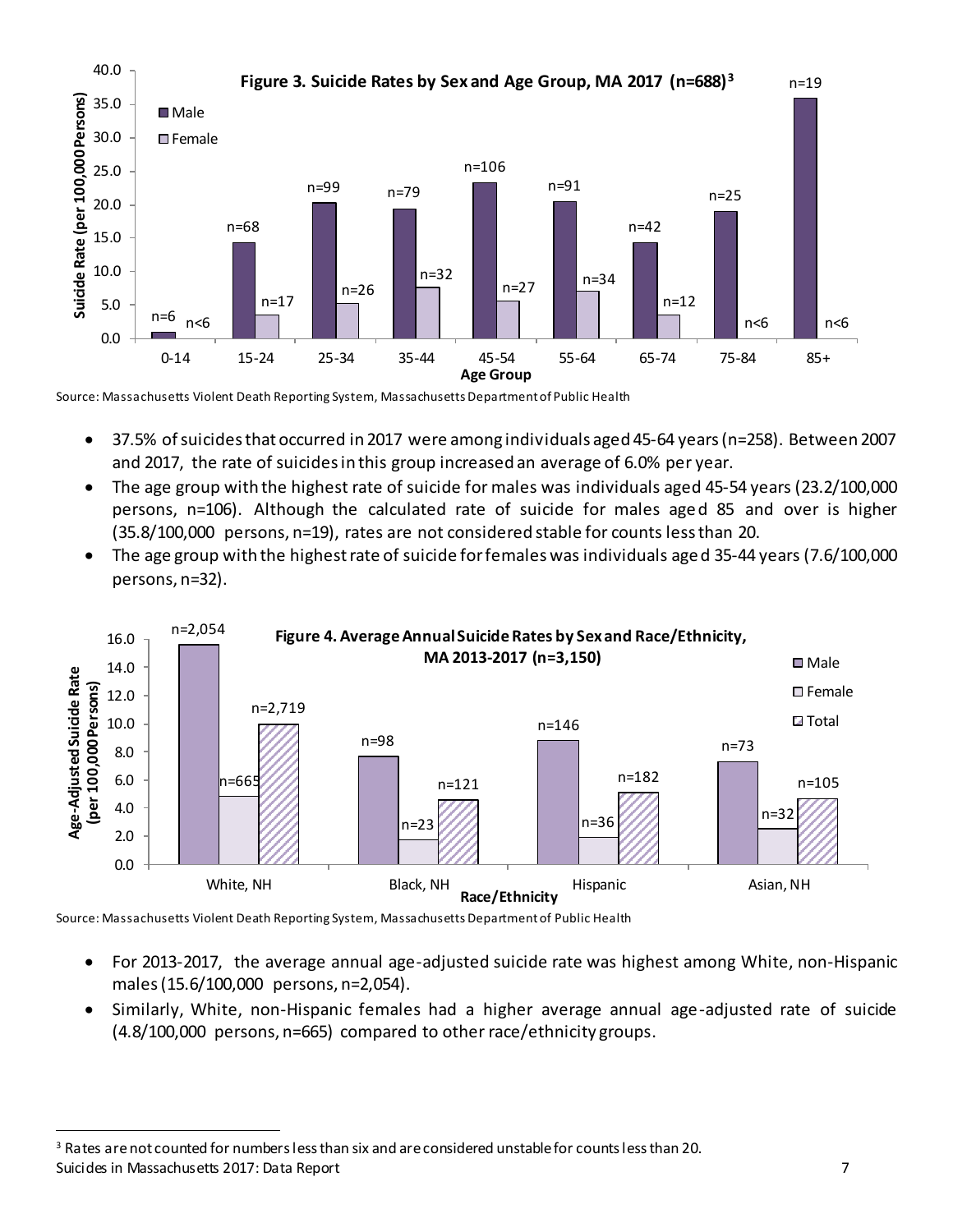#### **Suicides by County**



- In 2017, Nantucket (62.1/100,000 persons, n=7), Berkshire (17.4/100,000 persons, n=22), and Barnstable (15.9/100,000 persons, n=34) counties had the highest rates of suicide, and Middlesex County had the highest number of suicides (n=157, 9.8/100,000 persons).<sup>4</sup> Please note that while Nantucket County did record the highest rate of suicide, the low count (n=7) means that this rate is considered unstabl e and should be interpreted with caution.
- The county with the lowest measurable rate in 2017 was Suffolk County (6.0/100,000 persons, n=48). In addition, there were no recorded suicides in Dukes County in 2017.

Suicides in Massachusetts 2017: Data Report 8 l <sup>4</sup> Rates are not counted for numbers less than six and are considered unstable for counts less than 20. Additionally, rates are calculated based on county of injury.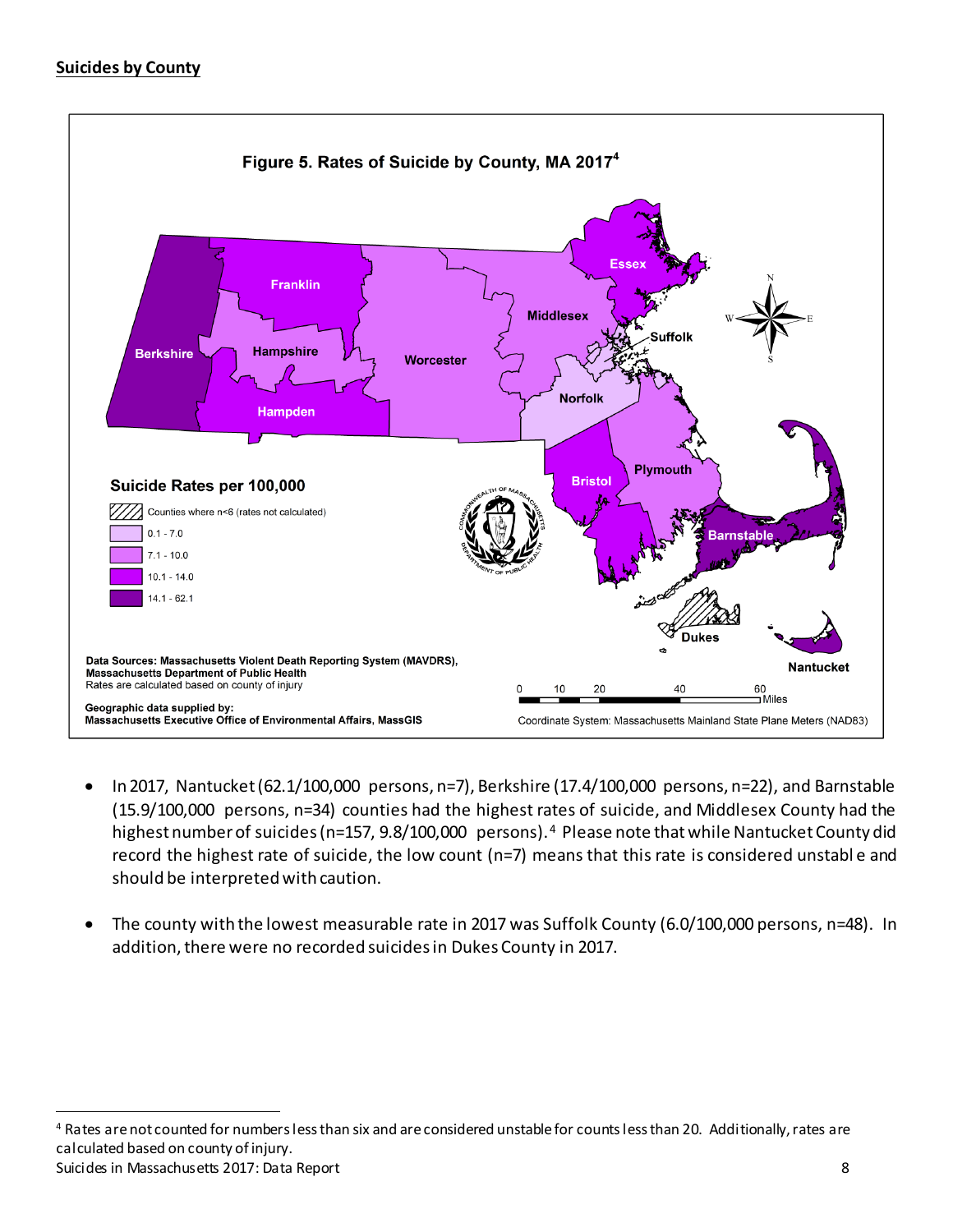#### **The Means of Suicide and Source of the Means of Suicide**

Section 232 (i) and (ii) specify that this report contains both the means of the suicide (e.g., firearm suicides) and the source of the means (e.g., type of firearm). The means used in suicides varies greatly, as does its source. The following information represents the data currently available on the type and source of means used in suicides in Massachusetts in 2017.



**Figure 6. Suicides by Sex and Means, MA 2017 (N=688)**

Source: Massachusetts Violent Death Reporting System, Massachusetts Department of Public Health

| Table 1. Means of Suicide: Number, Percent and Rate, MA 2017 |     |             |         |               |         |         |              |         |         |
|--------------------------------------------------------------|-----|-------------|---------|---------------|---------|---------|--------------|---------|---------|
|                                                              |     | <b>Male</b> |         | <b>Female</b> |         |         | <b>Total</b> |         |         |
|                                                              |     |             | Rate    |               |         | Rate    |              |         | Rate    |
| <b>Means of Suicide</b>                                      | N   | Percent     | per     | N             | Percent | per     | N            | Percent | per     |
|                                                              |     |             | 100,000 |               |         | 100,000 |              |         | 100,000 |
| Hanging/Suffocation                                          | 269 | 50.3        | 8.1     | 79            | 51.6    | 2.2     | 348          | 50.6    | 5.1     |
| Firearm                                                      | 146 | 27.3        | 4.4     | 14            | 9.2     | 0.4     | 160          | 23.3    | 2.3     |
| Poisoning/Overdose                                           | 64  | 12.0        | 1.9     | 44            | 28.8    | 1.2     | 108          | 15.7    | 1.6     |
| Sharp Instrument                                             | 13  | 2.4         | 0.4     | 4             | 2.6     | $- -$   | 17           | 2.5     | 0.2     |
| Fall                                                         | 17  | 3.2         | 0.5     | 3             | 2.0     | $- -$   | 20           | 2.9     | 0.3     |
| <b>Other Means</b>                                           | 26  | 4.9         | 0.8     | 9             | 5.9     | 0.3     | 35           | 5.1     | 0.5     |
| <b>Total</b>                                                 | 535 | 100.0       | 16.1    | 153           | 100.0   | 4.3     | 688          | 100.0   | 10.0    |

Source: Massachusetts Violent Death Reporting System, Massachusetts Department of Public Health

- The most prevalent methods of suicide in 2017 were hanging/suffocation (n=348, 50.6%), fiream (n=160, 23.3%) and poisoning/overdose (n=108, 15.7%).
- Hanging/suffocation (n=269) and firearm (n=146) were the most common methods for males.
- Hanging/suffocation (n=79) and poisoning/overdose (n=44) were the most common methods for females.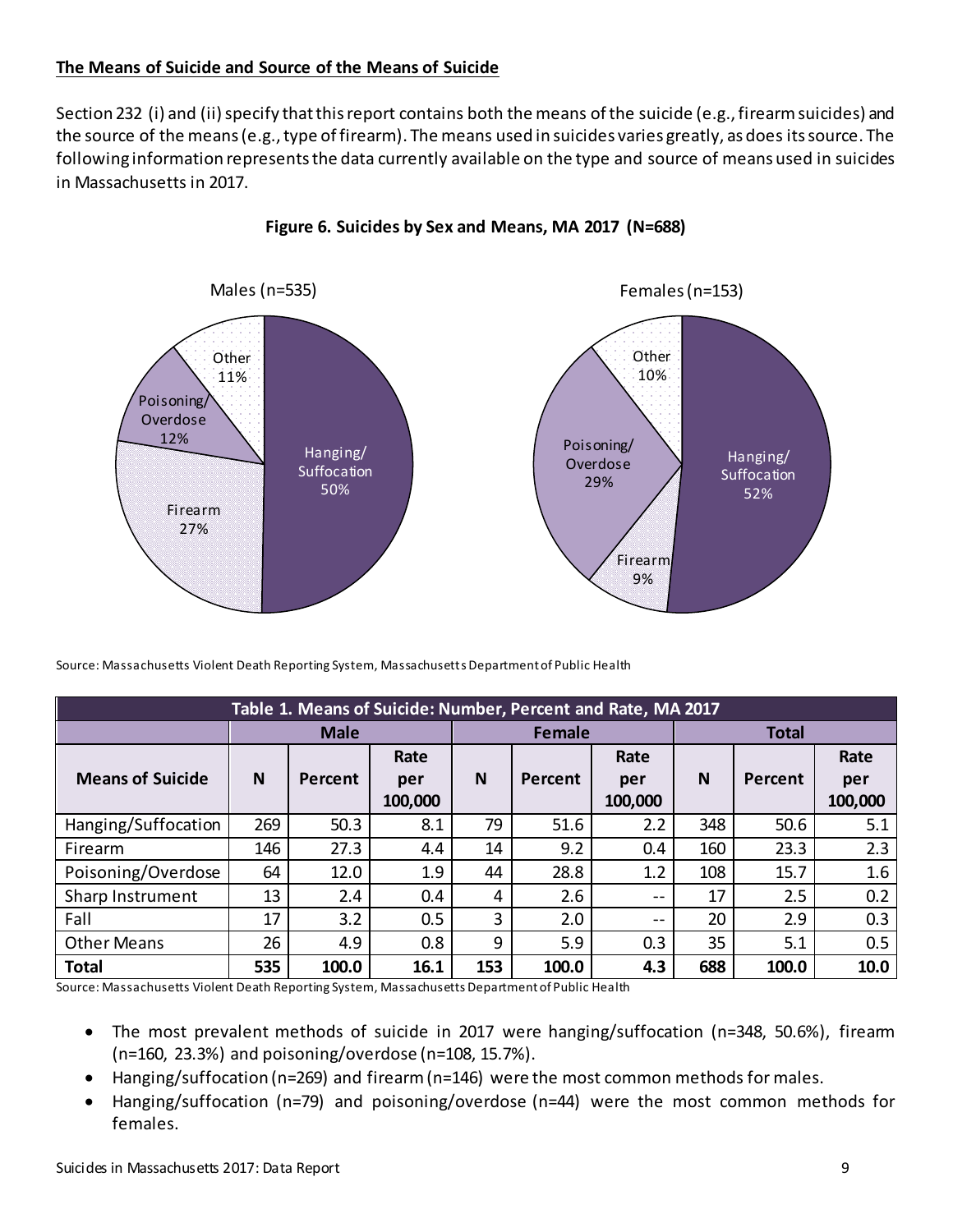| Table 2. Source of Means of Firearm Suicides: |              |       |  |  |  |  |  |
|-----------------------------------------------|--------------|-------|--|--|--|--|--|
| Number, MA 2017 <sup>5</sup>                  |              |       |  |  |  |  |  |
| <b>Means</b>                                  | N            | ℅     |  |  |  |  |  |
| Firearm                                       | 160          | 100.0 |  |  |  |  |  |
| Handgun                                       | 120          | 75.0  |  |  |  |  |  |
| Semi-Automatic Pistol                         | 68           |       |  |  |  |  |  |
| Revolver                                      | 42           |       |  |  |  |  |  |
| <b>Single Shot Pistol</b>                     | $\leq 6$     |       |  |  |  |  |  |
| Unknown Type                                  | $\geq 6$     |       |  |  |  |  |  |
| Shotgun                                       | 20           | 12.5  |  |  |  |  |  |
| <b>Pump Action</b>                            | 8            |       |  |  |  |  |  |
| Semi-Automatic                                | <6           |       |  |  |  |  |  |
| Single Shot                                   | <6           |       |  |  |  |  |  |
| <b>Double Barrel</b>                          | <6           |       |  |  |  |  |  |
| <b>Bolt Action</b>                            | <6           |       |  |  |  |  |  |
| Unknown Type                                  | $\epsilon$ 6 |       |  |  |  |  |  |
| <b>Rifle</b>                                  | 17           | 10.6  |  |  |  |  |  |
| <b>Bolt Action</b>                            | 8            |       |  |  |  |  |  |
| Semi-Automatic                                | 6            |       |  |  |  |  |  |
| Lever Action                                  | <6           |       |  |  |  |  |  |
| Unknown Type                                  | <6           |       |  |  |  |  |  |
| <b>Other Type</b>                             | <6           |       |  |  |  |  |  |

Source: Massachusetts Violent Death Reporting System, Massachusetts Department of Public Health<sup>6</sup>

| Table 3. Source of Means of Hanging/Suffocation Suicides:<br>Number, MA 2017 <sup>5</sup> |          |          |     |  |  |  |  |  |
|-------------------------------------------------------------------------------------------|----------|----------|-----|--|--|--|--|--|
| <b>Male</b><br><b>Female</b><br><b>Total</b><br><b>Means</b>                              |          |          |     |  |  |  |  |  |
| Hanging/Suffocation                                                                       | 269      | 79       | 348 |  |  |  |  |  |
| Rope/Clothing Line                                                                        | 96       | 17       | 113 |  |  |  |  |  |
| Belt/Strap                                                                                | 52       | 17       | 69  |  |  |  |  |  |
| Cord/Cable/Wire                                                                           | 40       | 15       | 55  |  |  |  |  |  |
| Clothing/Shoelace                                                                         | 23       | 10       | 33  |  |  |  |  |  |
| Plastic Bag/Plastic Bag + Gas                                                             | 15       | 9        | 24  |  |  |  |  |  |
| Sheet/Curtain                                                                             | $\geq 6$ | $\leq 6$ | 19  |  |  |  |  |  |
| Dog Leash                                                                                 | $\geq 6$ | $6$      | 12  |  |  |  |  |  |
| <b>Other Specified Means</b>                                                              | $\geq 6$ | $6$      | 12  |  |  |  |  |  |
| Unknown                                                                                   | $\geq 6$ | $\leq 6$ | 11  |  |  |  |  |  |

- Source: Massachusetts Violent Death Reporting System,
- Massachusetts Department of Public Health

- <span id="page-9-0"></span>• Massachusetts has a lower rate of firearm suicides compared to the rest of the U.S. In 2017, the rate for the U.S. was 6.9/100,000 persons compared to 2.3/100,000 persons for Massachusetts.<sup>6</sup>
- There were three known types of firearms used in firearm-related suicides in 2017: handguns, shotguns and rifles.
- The most common type of firearm used was handgun (n=120, 75.0%).
- The majority of victims who died from firearm-related suicides were male (n=146, 91.3%).

- For suicides by hanging/suffocation, the most common known ligatures used were a rope/clothing line (n=113, 32.5%), belt/strap (n=69, 19.8%), and cord/cable/wire (n=55, 15.8%).
- For men, the most common ligature used was a rope/clothing line (n=96, 35.7%), while for women, the most common ligatures used were a rope/clothing line and a belt/strap (n=17, 21.5% for each).
- Twenty-four victims used plastic bags as a means of suffocation, either alone or in conjunction with a gas such as helium or propane.
- "Other specified means" includes chains, garden hoses, laundry hoses, zip ties, etc.

<sup>&</sup>lt;sup>5</sup> Data suppressed for counts less than 6 for select variables. Some values greater than 6 have also been suppressed to prevent backcalculation.

<sup>6</sup> Source: Centers for Disease Control and Prevention (CDC), WISQARS –Fatal Injuries Report, 1999-2017, for National, Region, and States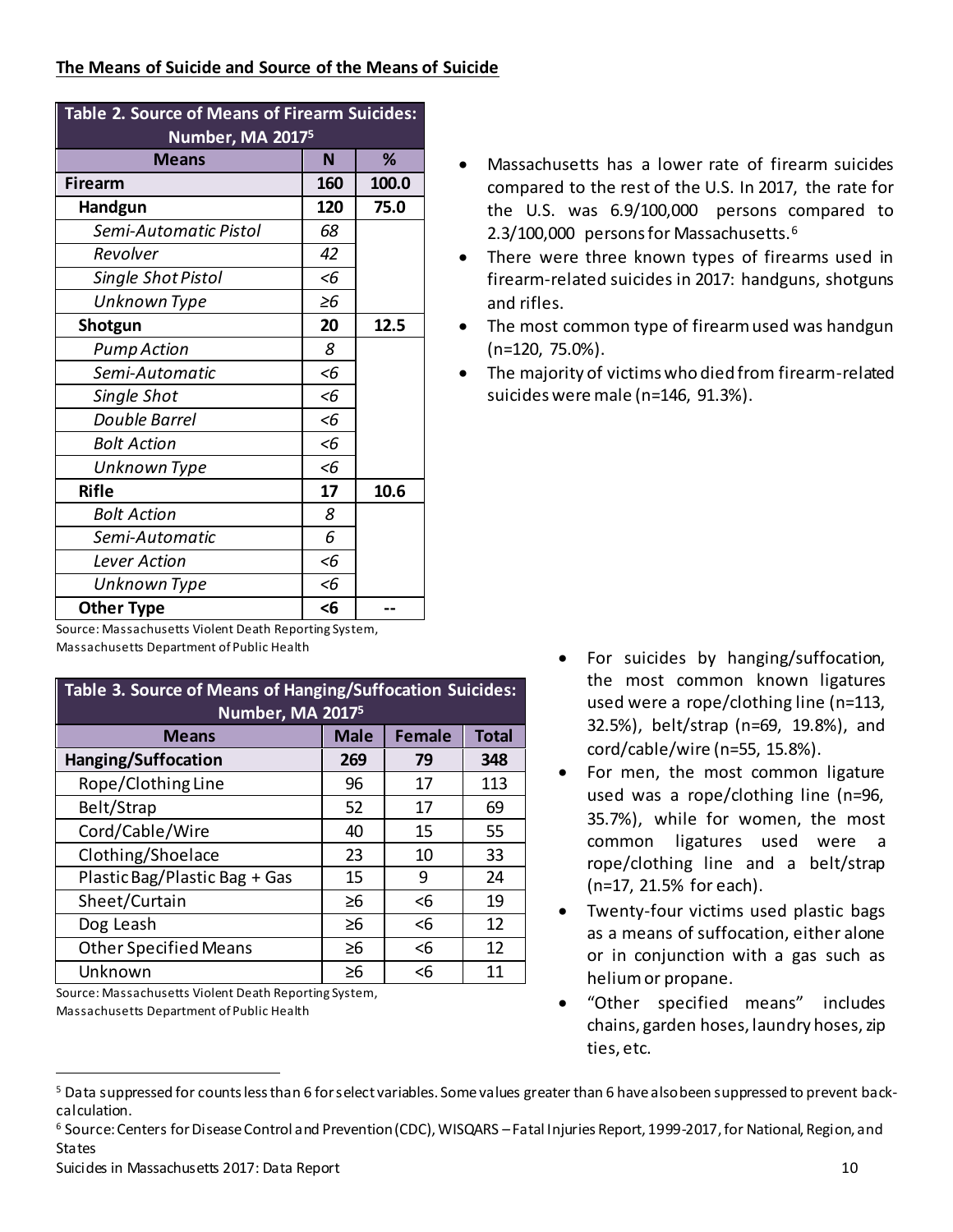#### **The Means of Suicide and Source of the Means of Suicide (Continued)**

| <b>Table 4. Source of Means of Poisoning/Overdose</b><br>Suicides: Number, MA 20177,8 |          |     |     |  |  |  |  |  |  |
|---------------------------------------------------------------------------------------|----------|-----|-----|--|--|--|--|--|--|
| <b>Male</b><br>Female<br><b>Total</b><br><b>Means</b>                                 |          |     |     |  |  |  |  |  |  |
| <b>Poisoning Suicides</b>                                                             | 64       | 44  | 108 |  |  |  |  |  |  |
| Alcohol                                                                               | 9        | 8   | 17  |  |  |  |  |  |  |
| Amphetamine                                                                           | 0        | <6  | <6  |  |  |  |  |  |  |
| Anticonvulsant                                                                        | ≥6       | $6$ | 15  |  |  |  |  |  |  |
| Antidepressant                                                                        | 24       | 31  | 55  |  |  |  |  |  |  |
| Antipsychotic                                                                         | 8        | 11  | 19  |  |  |  |  |  |  |
| <b>Barbiturates</b>                                                                   | <6       | 0   | <6  |  |  |  |  |  |  |
| Benzodiazepines                                                                       | 18       | 16  | 34  |  |  |  |  |  |  |
| Carbon Monoxide                                                                       | $\geq 6$ | $6$ | 19  |  |  |  |  |  |  |
| Cocaine                                                                               | $\geq 6$ | <6  | 11  |  |  |  |  |  |  |
| Muscle Relaxant                                                                       | <6       | $6$ | 6   |  |  |  |  |  |  |
| Opiate                                                                                | 18       | 17  | 35  |  |  |  |  |  |  |
| <b>Other Substance Class</b>                                                          | 30       | 26  | 56  |  |  |  |  |  |  |
| <b>Total Substances Used</b>                                                          | 144      | 128 | 272 |  |  |  |  |  |  |

Source: Massachusetts Violent Death Reporting System, Massachusetts Department of Public Health

| Table 5. Source of Means of Sharp Instrument<br>Suicides: Number, MA 20178 |              |  |  |  |
|----------------------------------------------------------------------------|--------------|--|--|--|
| <b>Means</b>                                                               | <b>Total</b> |  |  |  |
| <b>Sharp Instrument</b><br>17                                              |              |  |  |  |
| Knife                                                                      | 10           |  |  |  |
| Razor Blade/Box Cutter                                                     | <6           |  |  |  |
| Multiple/Other/Not Specified                                               |              |  |  |  |

Source: Massachusetts Violent Death Reporting System, Massachusetts Department of Public Health

<span id="page-10-0"></span>This table includes all substances listed in the cause of death for poisoning suicides by substance class.

- There were 272 different substances included as the cause of death in 108 poisoning suicides.
- The most common classes of substances used in poisoning suicides were antidepressants, which accounted for 20.2% of all substances used, and opiates, which accounted for 12.9% of all substances used.
- The most common other substance class used was diphenhydramine, which accounted for 4.4% of all substances used (n=12).
- For suicides by sharp instrument, the most common instrument used was a knife (n=10, 58.8%).

 $7$  The substances listed have been identified as the cause of death of victims (n=108); however, please note that more than one substance may be associated with a single suicide. Because these substances are not mutually exclusive, the total count will add up to more than the 108 victims who died from poisoning.

<sup>8</sup> Data suppressed for counts less than 6 for select variables. Some values greater than 6 have also been suppressed to prevent backcalculation.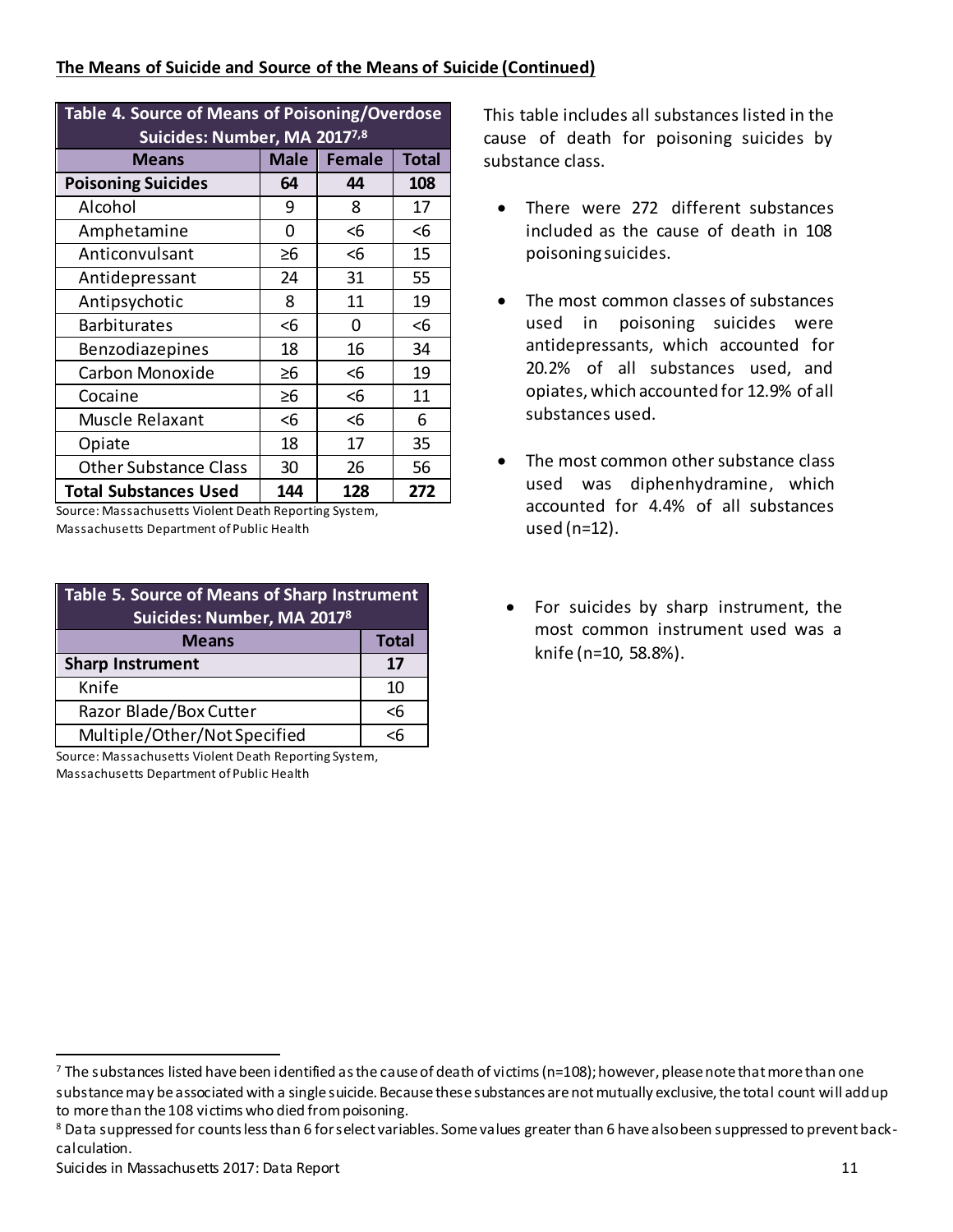#### **The Means of Suicide and Source of the Means of Suicide (Continued)**

| Table 6. Source of Means of Fall Suicides:<br>Number, MA 20178 |              |  |  |  |  |
|----------------------------------------------------------------|--------------|--|--|--|--|
| <b>Means</b>                                                   | <b>Total</b> |  |  |  |  |
| Fall                                                           | 20           |  |  |  |  |
| Residential Building/Dorm                                      | 6            |  |  |  |  |
| <b>Bridge</b>                                                  | 6            |  |  |  |  |
| Parking Garage                                                 | $\leq 6$     |  |  |  |  |
| Other/Unknown                                                  | cĥ           |  |  |  |  |

Source: Massachusetts Violent Death Reporting System, Massachusetts Department of Public Health

| Table 7. Source of Means of Other Suicides:<br>Number, MA 20179 |          |  |  |  |  |
|-----------------------------------------------------------------|----------|--|--|--|--|
| <b>Total</b><br><b>Means</b>                                    |          |  |  |  |  |
| <b>Other Means</b>                                              | 35       |  |  |  |  |
| Drowning                                                        | 13       |  |  |  |  |
| Train                                                           | 13       |  |  |  |  |
| Motor Vehicle                                                   | <6       |  |  |  |  |
| Fire/Burn                                                       | $\leq 6$ |  |  |  |  |
| Other/Unknown                                                   | сĥ       |  |  |  |  |

Source: Massachusetts Violent Death Reporting System, Massachusetts Department of Public Health

l

• In 2017, residential buildings/dorms (n=6, 30%) and bridges (n=6, 30%) were most often utilized in suicides resulting from falling or jumping from a height.

• In 2017, the most prevalent other methods of suicide were those involving drownings (n=13, 37.1%) and being struck by trains (n=13, 37.1%).

Suicides in Massachusetts 2017: Data Report 12 <sup>9</sup> Data suppressed for counts less than 6 for select variables. Some values greater than 6 have also been suppressed to prevent backcalculation.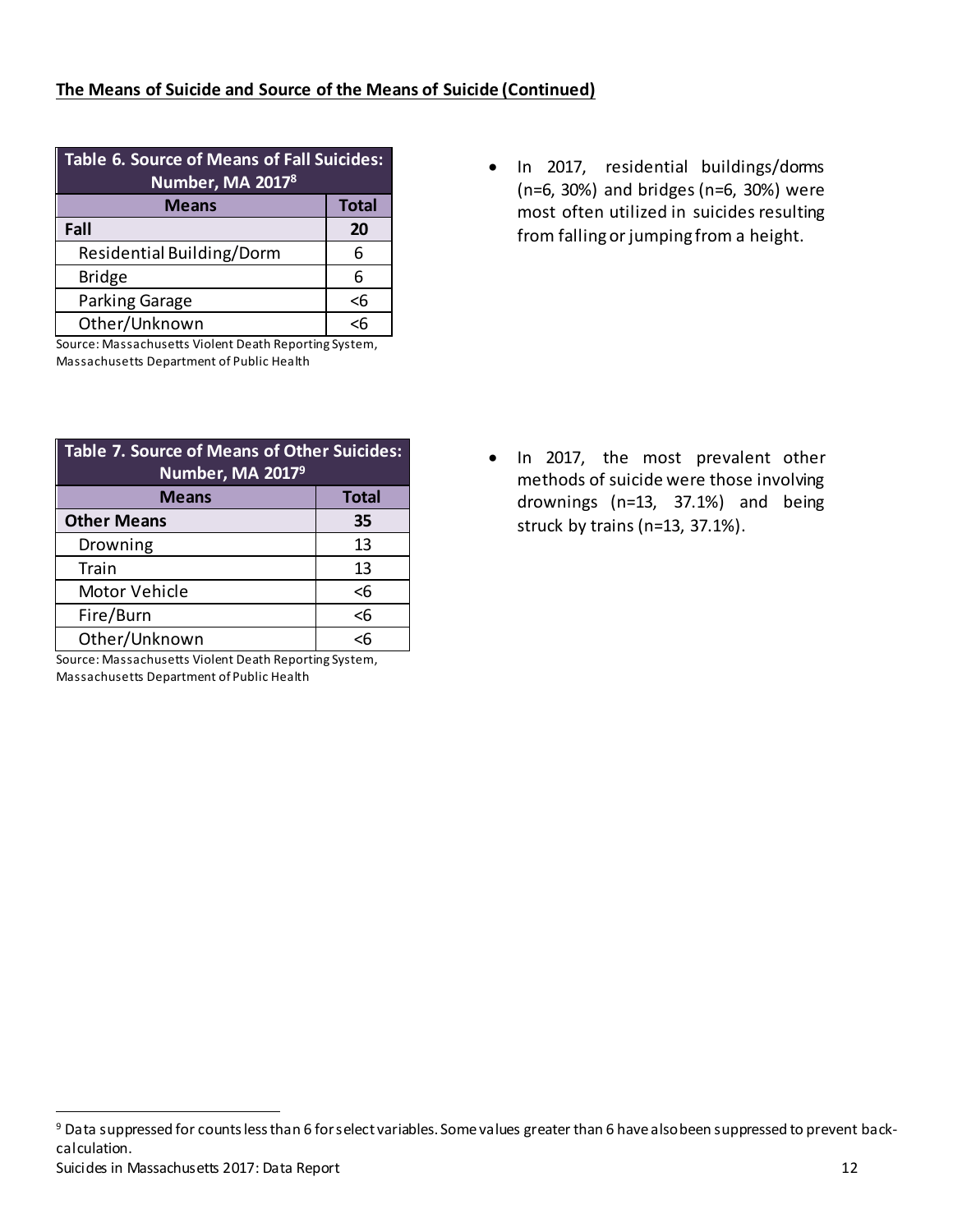#### **The Relationship between the Owner of the Means and the Decedent**

| Table 8. Relationship of Suicide Victim to Gun Owner,<br><b>MA 2017</b> |     |       |  |  |  |  |  |
|-------------------------------------------------------------------------|-----|-------|--|--|--|--|--|
| <b>Firearm Suicides</b>                                                 | 160 | 100.0 |  |  |  |  |  |
| Relationship                                                            | N   | %     |  |  |  |  |  |
| Self                                                                    | 75  | 46.9% |  |  |  |  |  |
| Other Known Person*                                                     | 18  | 11.3% |  |  |  |  |  |
| Unknown<br>41.9%<br>67                                                  |     |       |  |  |  |  |  |
| *Includes family, friend, or other known person                         |     |       |  |  |  |  |  |

Source: Massachusetts Violent Death Reporting System, Massachusetts Department of Public Health

MAVDRS collects information on the relationship of the owner of a firearm to the decedent from police reports and medical examiner files. However, information on the relationship between the owner and decedent is not always clearly documented in these records. Additional information was obtained for this report from DCJIS to improve this information.

In 2017, of the 160 firearm suicides, 93 had documented information on the relationship of the firearm owner to the decedent. In 46.9% of suicides by firearm, it was known that the decedent was the owner of the firearm, and in 11.3% of cases, it was known that the owner of the firearm was a family member, friend or other known person.

For prescription drugs used in poisoning suicides, MAVDRS collects information on the relationship between the decedent and the person for whom the prescription medication was prescribed. In 2017, 45.4% of pharmaceutical drugs used in poisoning suicides were known to be prescribed to the decedent.

MAVDRS does not collect information on the relationship between the owner of the means and the decedent for the following means because these are commonly available and non-regulated objects: hanging/suffocation, sharp instruments, non-prescription drugs or falls.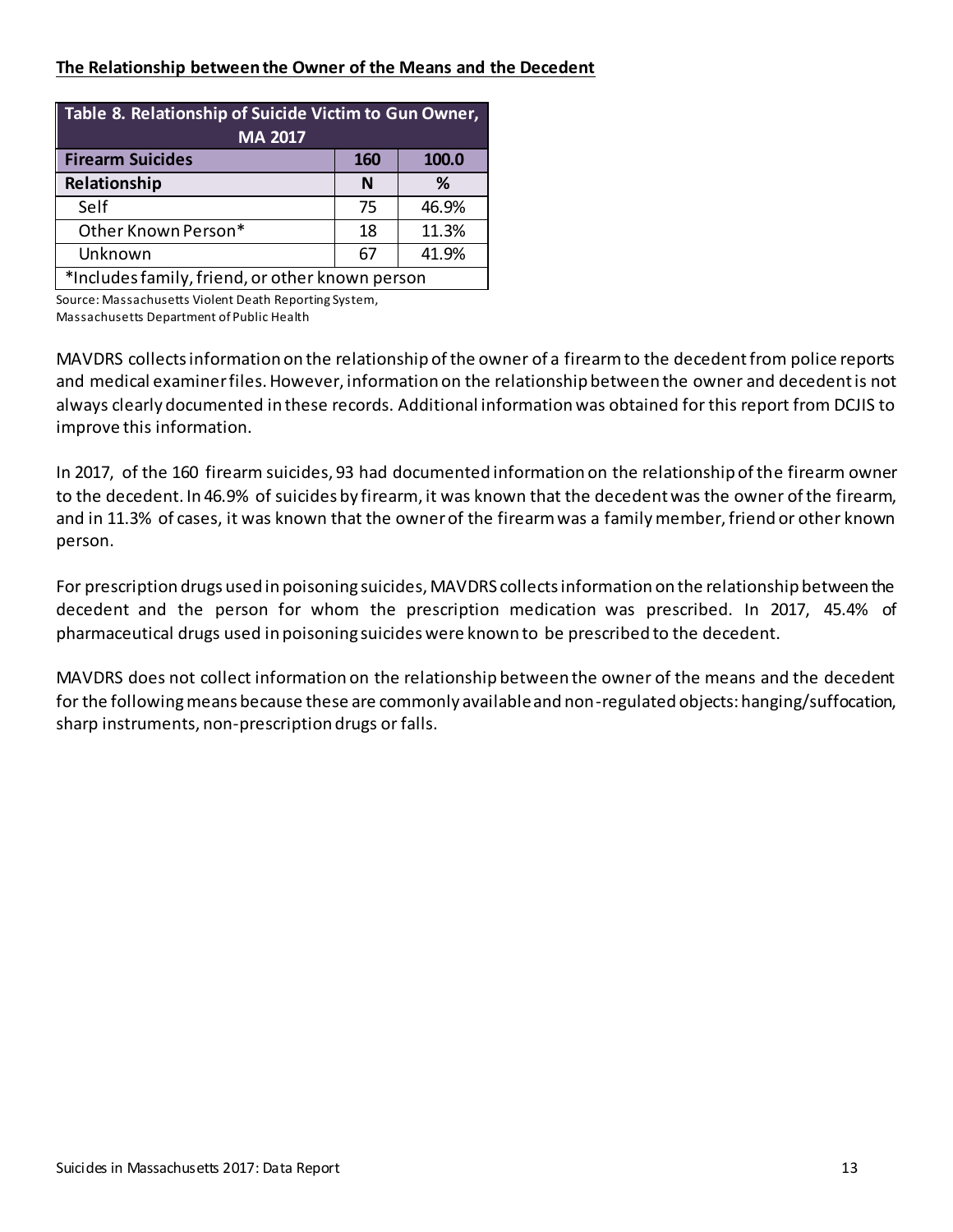#### **The Length of Time between Purchase of the Means and the Death of the Decedent**

| Table 9. Length of Time Between Firearm Purchase<br>and Death of Victims who Owned Firearm, MA 2017 |    |       |  |  |  |  |  |
|-----------------------------------------------------------------------------------------------------|----|-------|--|--|--|--|--|
| Length of Time from Firearm Purchase to Death<br>℅                                                  |    |       |  |  |  |  |  |
| <b>Victim was Gun Owner</b><br>100.0<br>75                                                          |    |       |  |  |  |  |  |
| Less than 1 year                                                                                    | 16 | 21.3% |  |  |  |  |  |
| 17.3%<br>Between 1 and 5 years<br>13                                                                |    |       |  |  |  |  |  |
| 36.0%<br>27<br>Over 5 years                                                                         |    |       |  |  |  |  |  |
| Unknown                                                                                             | 19 | 25.3% |  |  |  |  |  |

Source: Massachusetts Violent Death Reporting System, Massachusetts Department of Public Health

MAVDRS was able to obtain information on the length of time between the purchase of the means and the death of the decedent for firearm suicides where the victim was the owner of the firearm. Information on the length of time from purchase to death was known for 74.7% of firearm suicides where the victim owned the firearm. Among them, 21.3% of victims had owned the firearm for less than a year, 17.3% of victims had owned the firearmbetween 1 and 5 years, and 36.0% of victims had owned the firearm for over 5 years.

#### **Whether the Means was Legally Obtained and Owned Pursuant to the Laws of the Commonwealth**

Of the variety of means used in suicides, only those by firearm and poisoning may or may not be obtained and owned legally. For firearms, MAVDRS currently collects information on whether a firearm was known to be stolen, but this information is often incomplete. Of the 160 firearm suicides in 2017, two were known to be stolen.

In 2017, there were 11 known cases where illicit substances were part of the cause of death in poisoning suicides. MAVDRS does not currently have a variable for capturing whether prescription drugs used in poisoning suicides were obtained legally or not.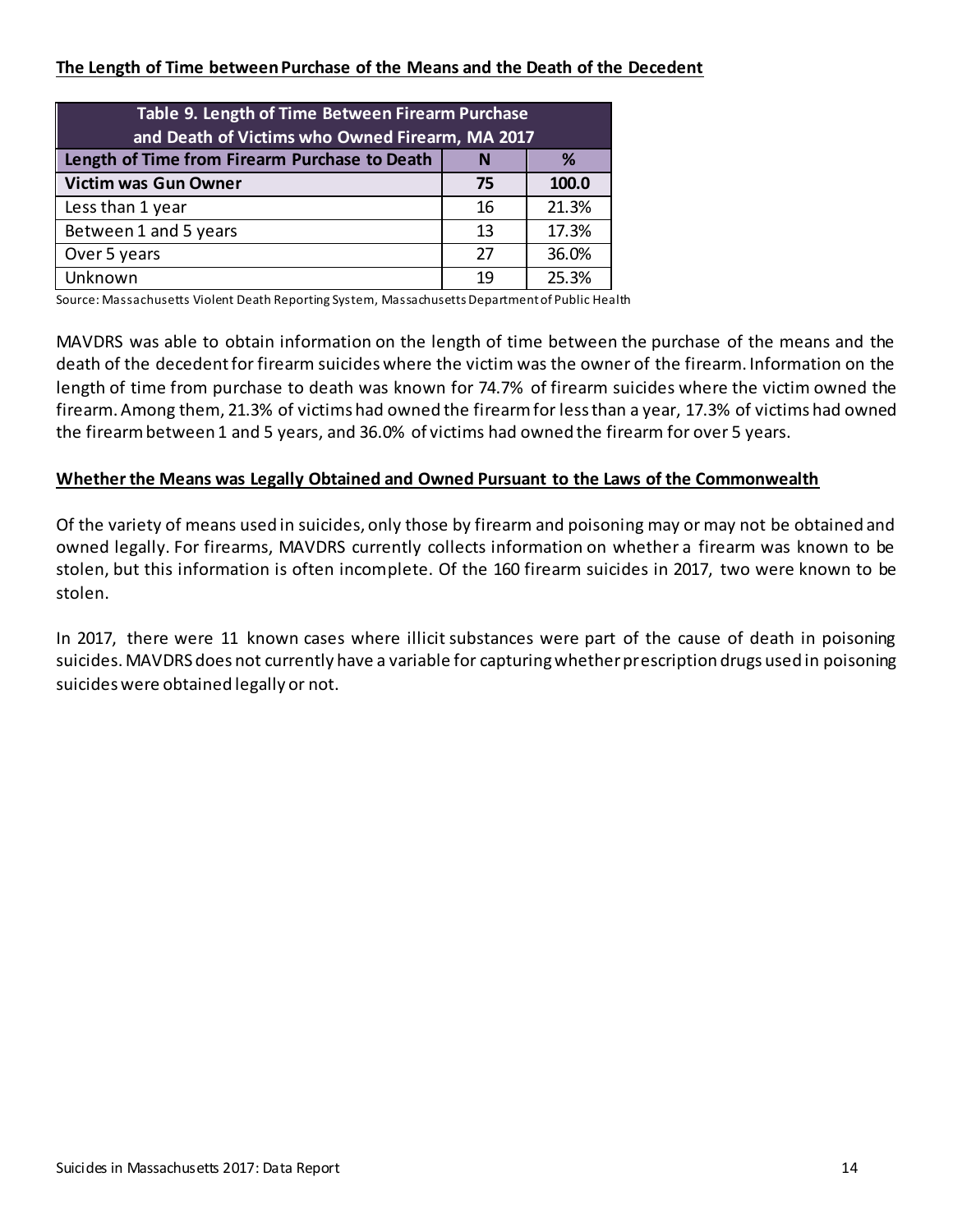#### **Circumstances**



#### **Figure 7. Circumstances Associated with Suicide, MA 2017 (n=688)10**

Source: Massachusetts Violent Death Reporting System, Massachusetts Department of Public Health

A circumstance is a condition, fact, or event that affects a situation. Circumstances surrounding the decedent's life prior to death can highlight opportunities for future prevention efforts. MAVDRS systematically collects information on suicides and allows for more than one circumstance to be listed for a suicide victim. 95.8% of suicide victims had at least one circumstance identified during case-review (n=659), and 83.6% had multiple circumstances known (n=575). It is important to remember that some circumstances are more likely to be known and documented than others, and if a circumstance is not identified, that does not mean it was not present in the decedent's life. The above figure represents percentages of circumstances noted out of all suicides (n=688). Among all suicide victims in 2017:

- 56.8% had a documented<sup>11</sup> current mental health problem, such as depression, anxiety disorder, schizophrenia, or post-traumatic stress disorder.
- 40.7% were currently receiving treatment for a mental health or substance abuse problem, and 45.6% had a history of treatment for a mental health or substance abuse problem.
- 30.2% left a suicide note.
- 30.2% had a known alcohol or other substance abuse problem.
- 20.6% experienced an intimate partner problem prior to their death such as divorce, break-up, jealousy, or conflict. In 2017, there were 4 intimate partner related homicide/suicide cases.
- 16.1% had a physical health problem.
- 15.6% had a known history of suicide attempts.
- 12.5% experienced job and/or financial problems.

Suicides in Massachusetts 2017: Data Report 15 and 2008 15 and 2008 15 and 2018 15 and 2018 15 and 2018 15 and 201

<sup>&</sup>lt;sup>10</sup> Circumstances are not mutually exclusive and will not add up to 100%.

 $11$  Documented means information on a current mental health was mentioned in the records available, including medical records, medication, and family reporting.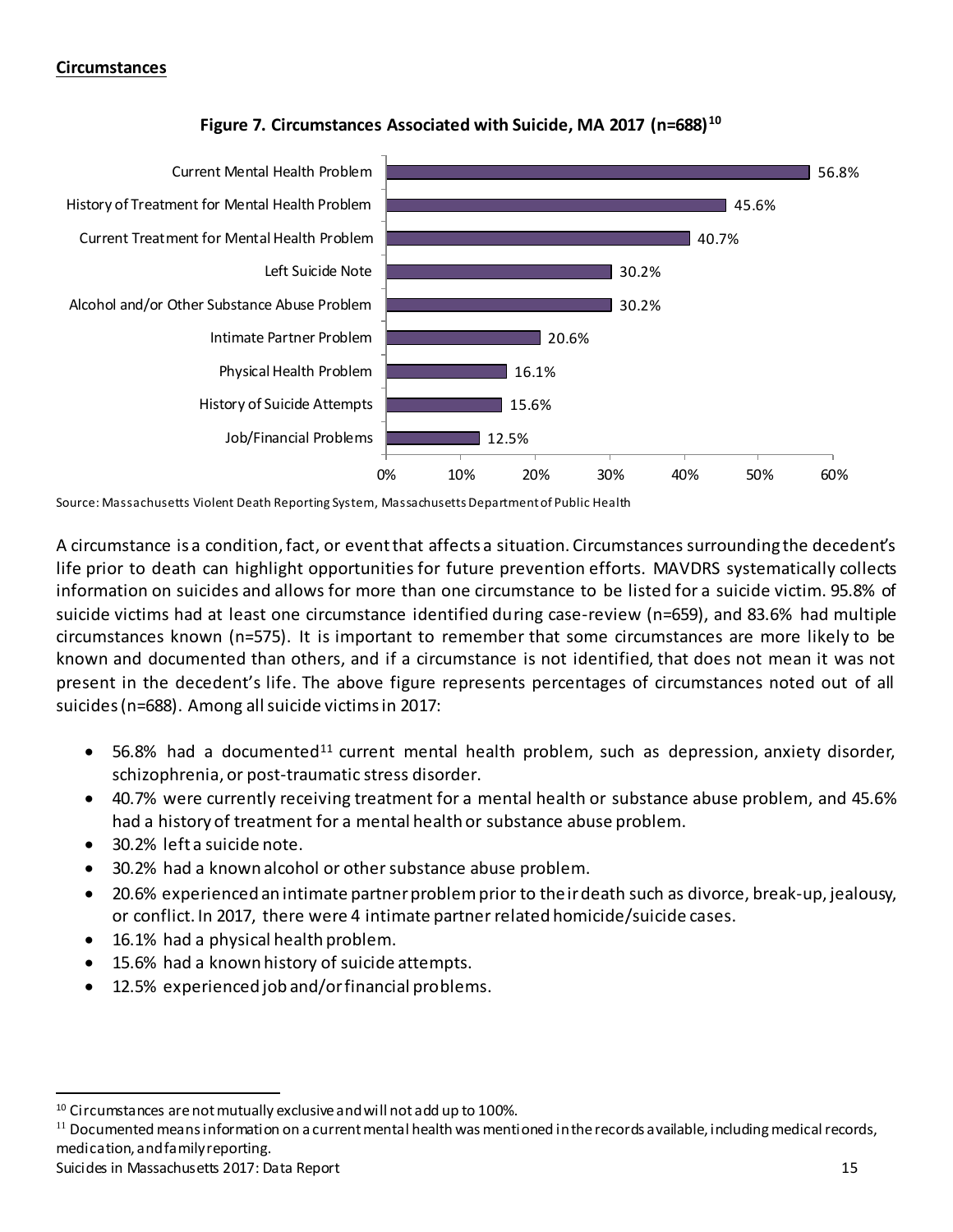#### **Past Suicide Attempts**

Information on past suicide attempts is obtained from the medical examiner's files and police reports, which rely on information from psychiatric/hospital records and/or the decedent's family and friends. There are limitations to these sources of information, as friends and family of the decedent may not know of the decedent's past suicide attempts or may choose not to report that information to the authorities. Additionally, hospital records are not available on all suicides, and even if they are present, not all suicide attempts would cause an injury that would make this information present in records.

| Table 10. Means of Suicide Victims who had a Previous Suicide Attempt, MA 2017 <sup>12</sup> |                 |              |         |                 |               |                |                 |              |                |
|----------------------------------------------------------------------------------------------|-----------------|--------------|---------|-----------------|---------------|----------------|-----------------|--------------|----------------|
|                                                                                              |                 | <b>Male</b>  |         |                 | <b>Female</b> |                | <b>Total</b>    |              |                |
|                                                                                              | <b>Prior</b>    | <b>Total</b> | Percent | <b>Prior</b>    | <b>Total</b>  | <b>Percent</b> | <b>Prior</b>    | <b>Total</b> | <b>Percent</b> |
|                                                                                              | <b>Attempts</b> |              |         | <b>Attempts</b> |               |                | <b>Attempts</b> |              |                |
| <b>Total</b>                                                                                 | 67              | 535          | 12.5%   | 40              | 153           | 26.1%          | 107             | 688          | 15.6%          |
| Hanging/Suffocation                                                                          | 37              | 269          | 13.8%   | 19              | 79            | 24.1%          | 56              | 348          | 16.1%          |
| Firearm                                                                                      | $\geq 6$        | 146          |         | $<$ 6           | 14            | $-$            | 10              | 160          | 6.3%           |
| Poisoning/Overdose                                                                           | 16              | 64           | 25.0%   | 15              | 44            | 34.1%          | 31              | 108          | 28.7%          |
| All Other Means                                                                              | $\geq 6$        | 56           | $- -$   | <6              | 16            | $- -$          | 10              | 72           | 13.9%          |

Source: Massachusetts Violent Death Reporting System, Massachusetts Department of Public Health

- Of the 688 suicide victims in 2017, 107 (15.6%) had a previous suicide attempt. Females had a higher percentage (26.1%) of prior suicide attempts than males (12.5%).
- Among hanging/suffocation victims, 13.8% of male victims (n=37) and 24.1% of female victims (n=19) had prior suicide attempts.
- Among poisoning/overdose victims, 25.0% of male victims (n=16) and 34.1% of female victims (n=15) had prior suicide attempts.

Suicides in Massachusetts 2017: Data Report 16 <sup>12</sup> Data suppressed for counts less than 6 for select variables. Some values greater than 6 have also been suppressed to prevent back-calculation.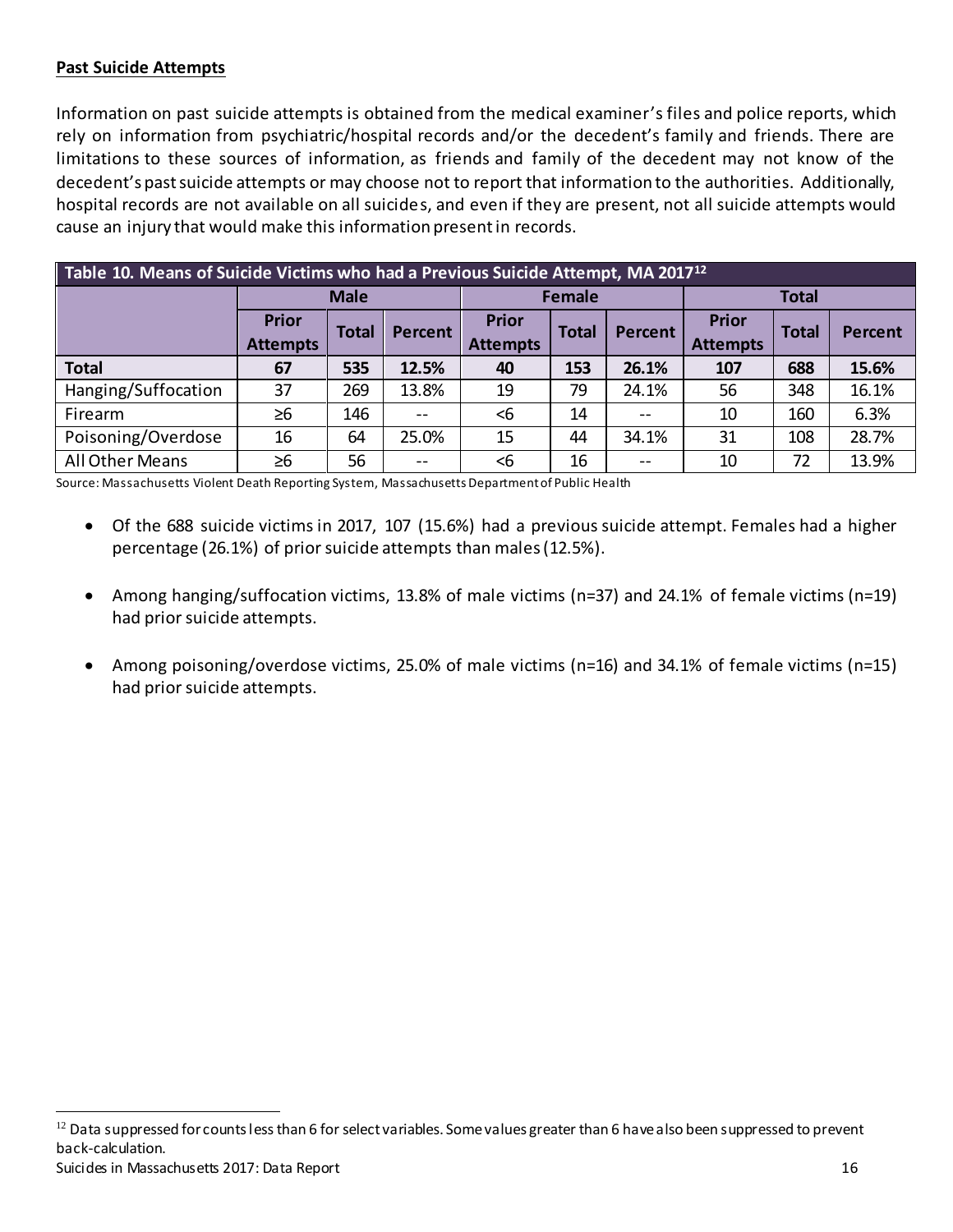#### **Past Mental Health Treatment of the Decedent**

One of the important protective factors against suicide is having effective mental health treatment. While 57% of suicide victims in 2017 had evidence of a current mental health problem, only 46% of victims had evidence of ever having mental health treatment, suggesting that some people who could benefit from mental health treatment are not receiving it. Finding ways to address this gap in treatment could help prevent future suicides.

# **Table 11. Means of Suicide Victims with History of Treatment for Mental Health or Substance Abuse Problem, MA 2017<sup>13</sup>**

|                     |                         | <b>Male</b>  |         |                         | <b>Female</b> |                | <b>Total</b>            |              |                |
|---------------------|-------------------------|--------------|---------|-------------------------|---------------|----------------|-------------------------|--------------|----------------|
|                     | <b>History</b><br>Of Tx | <b>Total</b> | Percent | <b>History</b><br>Of Tx | <b>Total</b>  | <b>Percent</b> | <b>History</b><br>Of Tx | <b>Total</b> | <b>Percent</b> |
| <b>Total</b>        | 210                     | 535          | 39.3%   | 104                     | 153           | 68.0%          | 314                     | 688          | 45.6%          |
| Hanging/Suffocation | 110                     | 269          | 40.9%   | 54                      | 79            | 68.4%          | 164                     | 348          | 47.1%          |
| Firearm             | 42                      | 146          | 28.8%   | 6                       | 14            | 42.9%          | 48                      | 160          | 30.0%          |
| Poisoning/Overdose  | 36                      | 64           | 56.3%   | 36                      | 44            | 81.8%          | 72                      | 108          | 66.7%          |
| All Other Means     | 22                      | 56           | 39.3%   | 8                       | 16            | 50.0%          | 30                      | 72           | 41.7%          |

Source: Massachusetts Violent Death Reporting System, Massachusetts Department of Public Health

- Of the 688 suicide victims in 2017, 314 (45.6%) were noted to have a history of treatment for a mental health or substance abuse problem. Females had a higher percentage (68.0%) of a history of treatment than males (39.3%).
- Among hanging/suffocation victims, 40.9% of male victims (n=110) and 68.4% of female victims (n=54) had a history of treatment for a mental health or substance abuse problem.
- Among firearm victims, 28.8% of male victims (n=42) and 42.9% of female victims (n=6) had a history of treatment for a mental health or substance abuse problem.
- Among poisoning/overdose victims, 56.3% of male victims (n=36) and 81.8% of female victims (n=36) had a history of treatment for a mental health or substance abuse problem.
- Among all other victims, 39.3% of male victims (n=22) and 50.0% of female victims (n=8) had a history of treatment for a mental health or substance abuse problem.

Suicides in Massachusetts 2017: Data Report 17 and 2008 17 and 2018 17 and 2018 17 and 2018 17 and 2019 17 and 2019 17 and 2019 17 and 2019 17 and 2019 17 and 2019 17 and 2019 17 and 2019 17 and 2019 17 and 2019 17 and 201 <sup>13</sup> Data suppressed for counts less than 6 for select variables. Some values greater than 6 have also been suppressed to prevent back-calculation.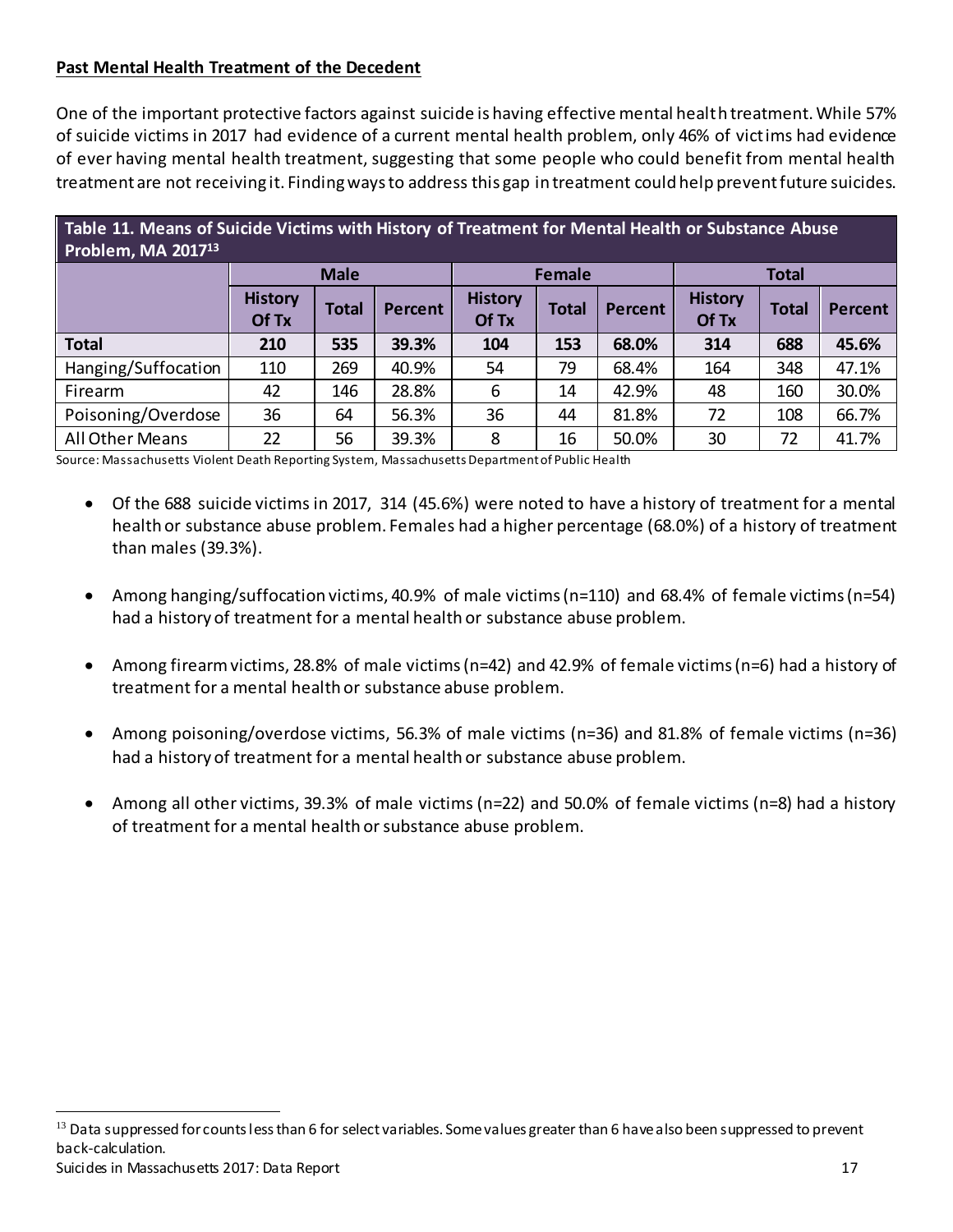# **Suicide Prevention Program**

The Suicide Prevention Program (SPP) at DPH employs the latest suicide prevention strategies using the public health approach and is funded by a specific line item in the Massachusetts State budget. The SPP uses data to help inform its prevention strategies.

Massachusetts has one of the lowest suicide rates in the country. Factors that contribute to Massachusetts' low rate include the Commonwealth's low rate of household gun ownership, high rates of health care insurance coverage, better access to emergency medical care and behavioral health services, and a 10+ year history of state suicide prevention funding and planning.

One key public health strategy is to identify health disparities – when a disease, illness or injury disproportionately affects a particular population. Analyzing data on suicides and non-fatal self-injuries enables the Program to identify at-risk populations and target funding to those populations. The Program issued a competitive procurement for FY15 that resulted in the funding of 20 community-based providers to address the needs of these vulnerable populations statewide. Our providers and services fall into three distinct categories offering evidence-based strategies around suicide prevention, intervention, and postvention as described below:

- Prevention:
	- Training support the development of professional skills for mental health professionals, school personnel, community service providers and gatekeepers
	- Community Awareness Campaigns
	- Online and face-to-face screenings and referrals
	- Evidence-based strategies targeting high-risk populations working-aged men, LGBTQ+, elders, veterans
- Intervention:
	- Support Groups for Attempt Survivors
	- Statewide Samaritans toll-free helpline funding provided to four Samaritans agencies
	- Evidence-based trainings for clinicians around assessment skills for suicidality
- Postvention:
	- Loss Survivor and bereavement groups
	- Postvention services to schools/communities in the wake of a youth suicide

Through Inter-agency Service Agreements (ISAs), the Program funds activities specific to the populations served by the Executive Office of Elder Affairs, the Department of Mental Health and the Department of Veterans' Services' SAVE Program (Statewide Advocacy for Veterans Empowerment).

The SAVE Program is comprised of workers (returning veterans or family members of returning veterans) who reach out to military personnel coming back from Iraq and Afghanistan to provide education on available services and benefits and to screen for behavioral health issues. They are highly mobile and attend veterans' gatherings all across the state. SAVE is not limited to working only with returning veterans. They can serve any veteran. Despite the age differences when dealing with Vietnam War veterans, for example, they still command credibility due to their military experience.

Suicides in Massachusetts 2017: Data Report 18 The SPP at DPH works collaboratively with these public agencies as well as the Department of Elementary and Secondary Education, the Department of Corrections, DPH's Bureau of Substance Addiction Services, the Office of Emergency Services, the Department of Children and Families, the Department of Youth Services (DYS),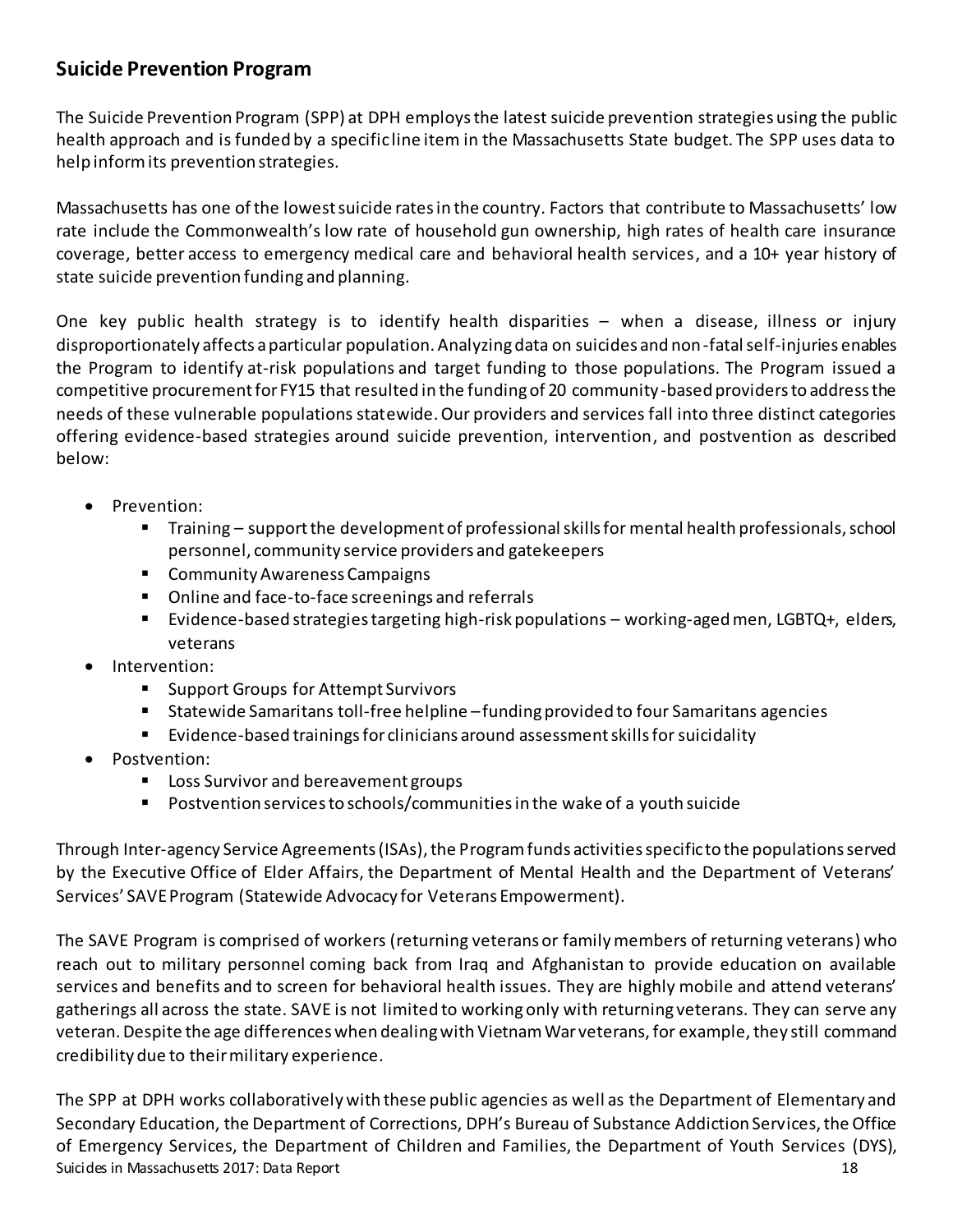County Sheriff's Departments, and the MA National Guard. An especially significant and close partner is the Department of Mental Health, which provides senior management staff participation in all aspects of suicide prevention efforts.

Funding is also provided to the statewide MA Coalition for Suicide Prevention and its prevention activities. The Coalition develops and supports ten Regional Coalitions covering the entire Commonwealth. These Regional Coalitions provide local networking to assure that prevention services reach all areas of the Commonwealth.

Community Coalitions are given technical assistance and some Program funding in the irinitial stages to support development. Some coalitions, like Needham, Newton, Nantucket, and New Bedford, were formed in response to one or more youth suicides. After a year or two of operation, these coalitions usually expand to include activities addressing suicide across the lifespan.

A primary strategy for preventing suicide is raising public awareness that suicide is preventable. Gatekeeper training teaches everyone how to recognize signs of suicide and instills confidence in talking about suicide.

As behavioral health professionals are not required to complete suicide prevention or intervention as part of their licensing, the SPP has been offering trainings to help behavioral health professionals better identify someone who is suicidal and treat their suicidality. Additionally, education and screening training for other health professionals help them to identify at risk individuals in their practices.

In 2015, the SPP was awarded the Garrett Lee Smith Grant from SAMHSA for youth suicide prevention work with ages 10-24. This grant provided the opportunity to implement Zero Suicide in selected health care and behavioral health care systems. Zero Suicide is an aspirational goal that focuses on a continuous quality improvement model through implementing systems change. Two health care systems were provided funding from the grant to implement Zero Suicide in their system: Berkshire Medical Center and Heywood Health Care System. To expand this approach, a Learning Collaborative was formed in the fall of 2016 to include an additional eight health care and behavioral health care systems. In the fall of 2017, the Massachusetts Department of Mental Health was one of five states awarded the adult version of this grant called the National Strategy for Suicide Prevention. With combined efforts between DMH and DPH, a second learning collaborative was formed with a focus on Cape Cod and the Islands. Fifteen health and behavioral health care agencies participated in the Cape and Islands Zero Suicide Learning Collaborative, which ended in the fall of 2019.

The SPP at DPH provides technical assistance to interagency prevention policy initiatives to assure that the most current suicide prevention strategies are employed.